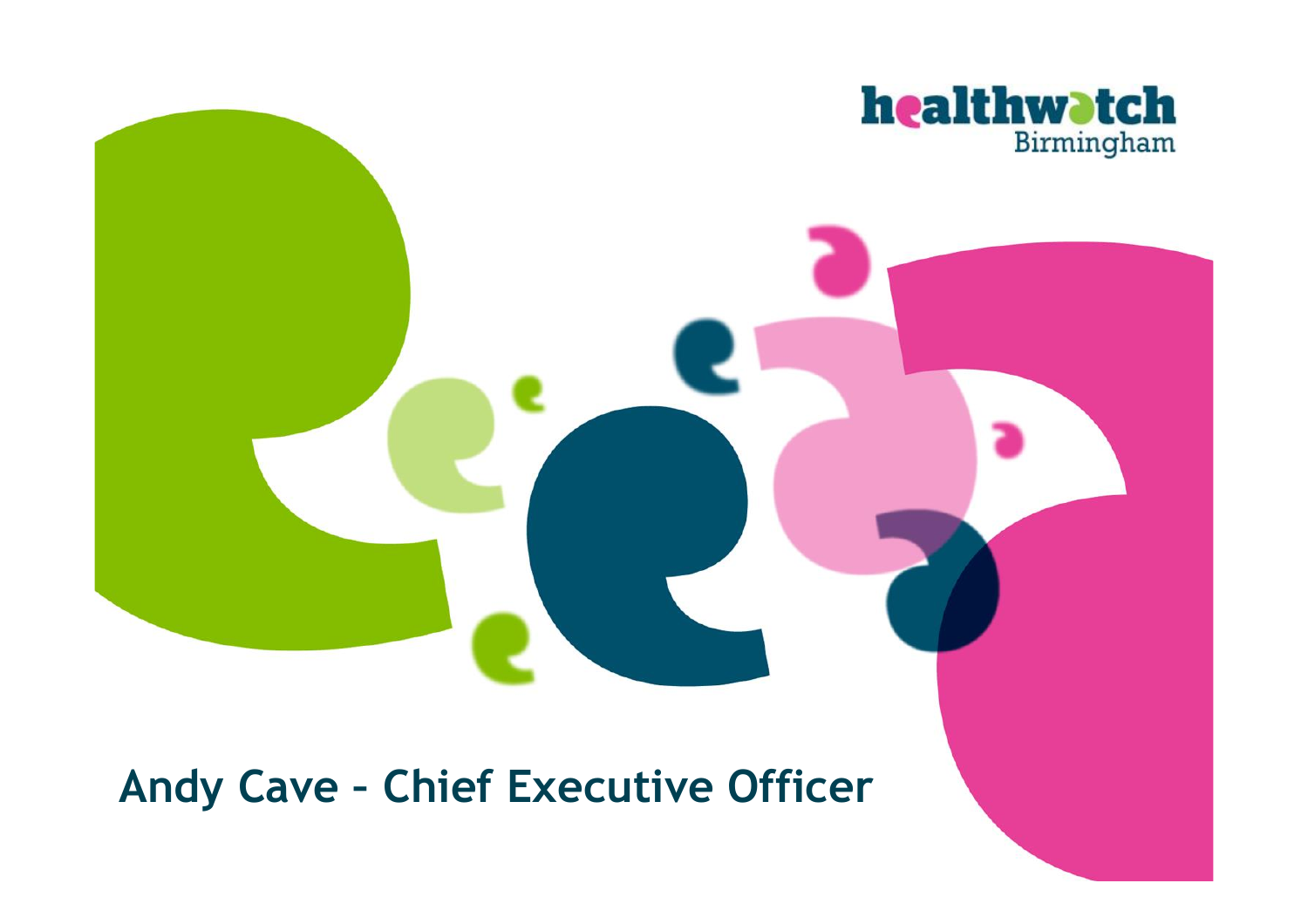

# **How we work – Our strategy**

Healthwatch Birmingham aims to hold commissioners and providers of Health and Social Care services to account for ensuring patients, public, service users and carers are at the heart of all changes and decisions made in the name of service improvement.

Our strategic objectives are to reduce health inequity by:

- 1. Listening to patient, public, service user and carer experiences to identify specific aspects of inequity which matter most to them. We raise these issues and hold commissioners and providers to account, ensuring they take action which will result in service improvement.
- 2. Improving the quality and use of patient and public insight, experience and involvement in Health and Social Care in Birmingham.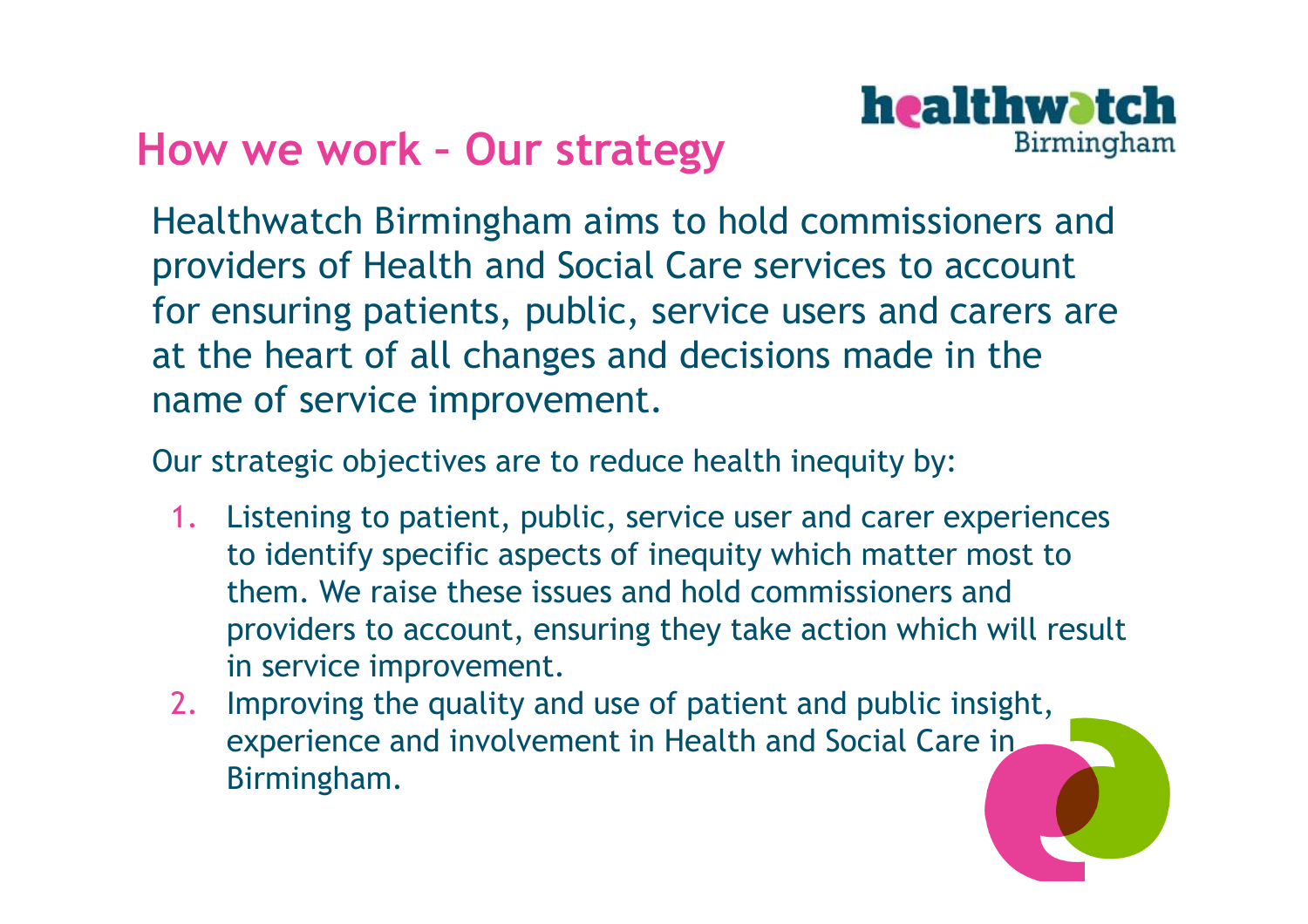# **How we work – Delivering our Statutory Functions**



| <b>Statutory Function</b>                                                                                                                                                                                | <b>Service Area</b>                                                                                                             |
|----------------------------------------------------------------------------------------------------------------------------------------------------------------------------------------------------------|---------------------------------------------------------------------------------------------------------------------------------|
| 1) Gathering the views and understanding the bisterniengerseedback Centre and Widget,<br>of patients and the public                                                                                      | and Signposting Line, Community Engage<br>Investigations                                                                        |
| $\rightarrow$<br>$\overline{U}$                                                                                                                                                                          | <b>Investigation Reports</b><br>Right to Respond (Feedback Centre)<br>Feeding back and reporting direct to pr<br>througheetings |
| 3) Promoting and supplet timolvement of peopleuality Standard<br>the commissioning and provision of local Heal KeyChallenge Questions<br>Care services and how these are scrutinised. Lay Member Project |                                                                                                                                 |
| 4) Recommending investigastionial review of s National DatabaSRM System<br>via Healthwatch England or Care Quality Com Red Flag Reporting (National Issues)                                              | ReferralSafeguarding and CQC                                                                                                    |
| 5) Providing informanding mposting out services<br>supporting informed choice.                                                                                                                           | Information and Signposting Line<br>Website<br>Community Engagement                                                             |
| 6) Making the views of people known to Hea National Databa SRM System<br>England                                                                                                                         | Regionalnd National Healthwatch Network<br>meetings<br><b>Investigation Reports</b>                                             |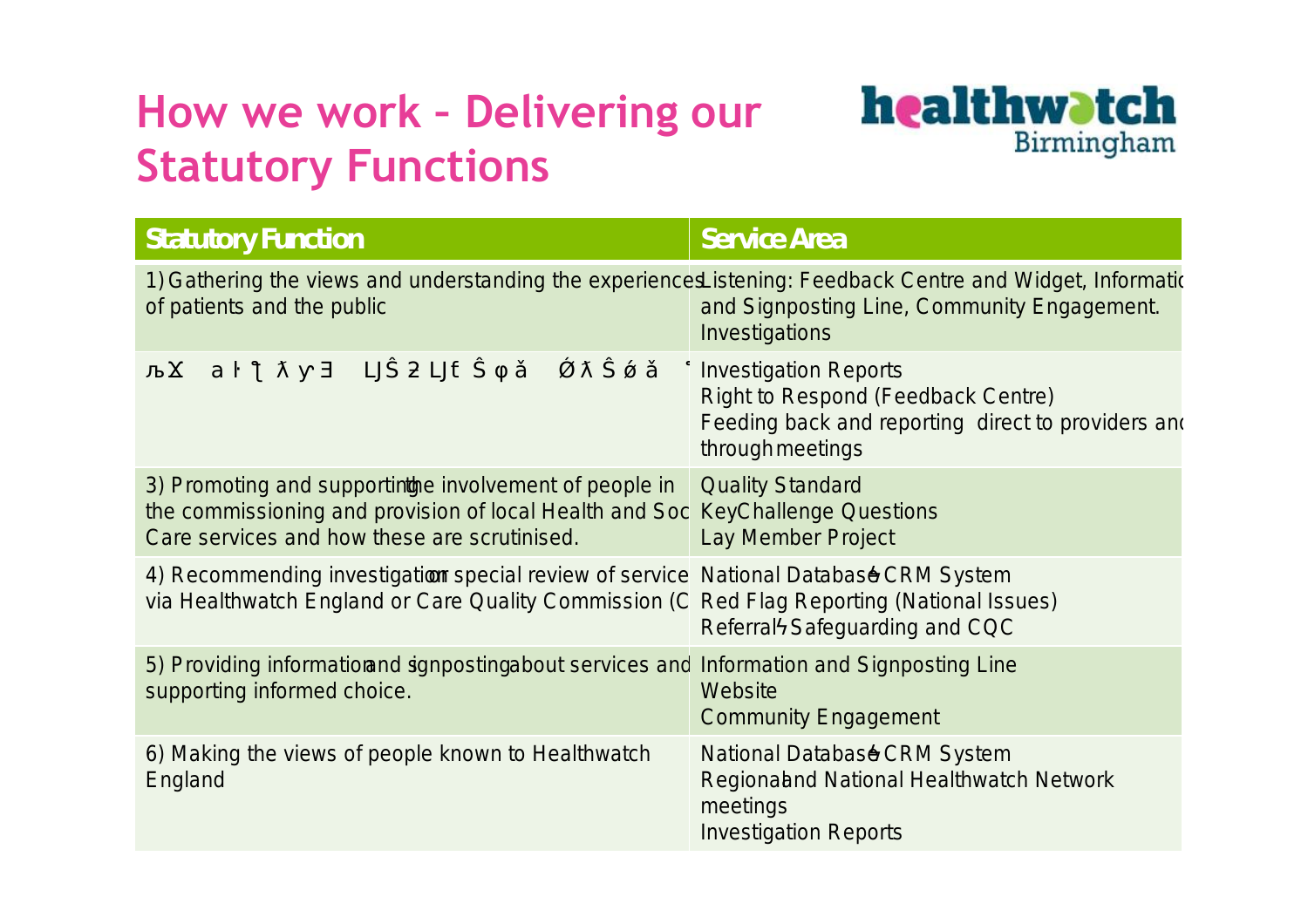# **Governance and Staff**



Healthwatch Birmingham Board

Our Board has 6 Non-Executive Directors (NEDs)

Full governance review completed in June 2016

NED recruitment planned for Quarter 3 16/17

Healthwatch Birmingham Staff Team

Full staff team from June 2016

Clearly defined specialist staff roles; all experts in their field



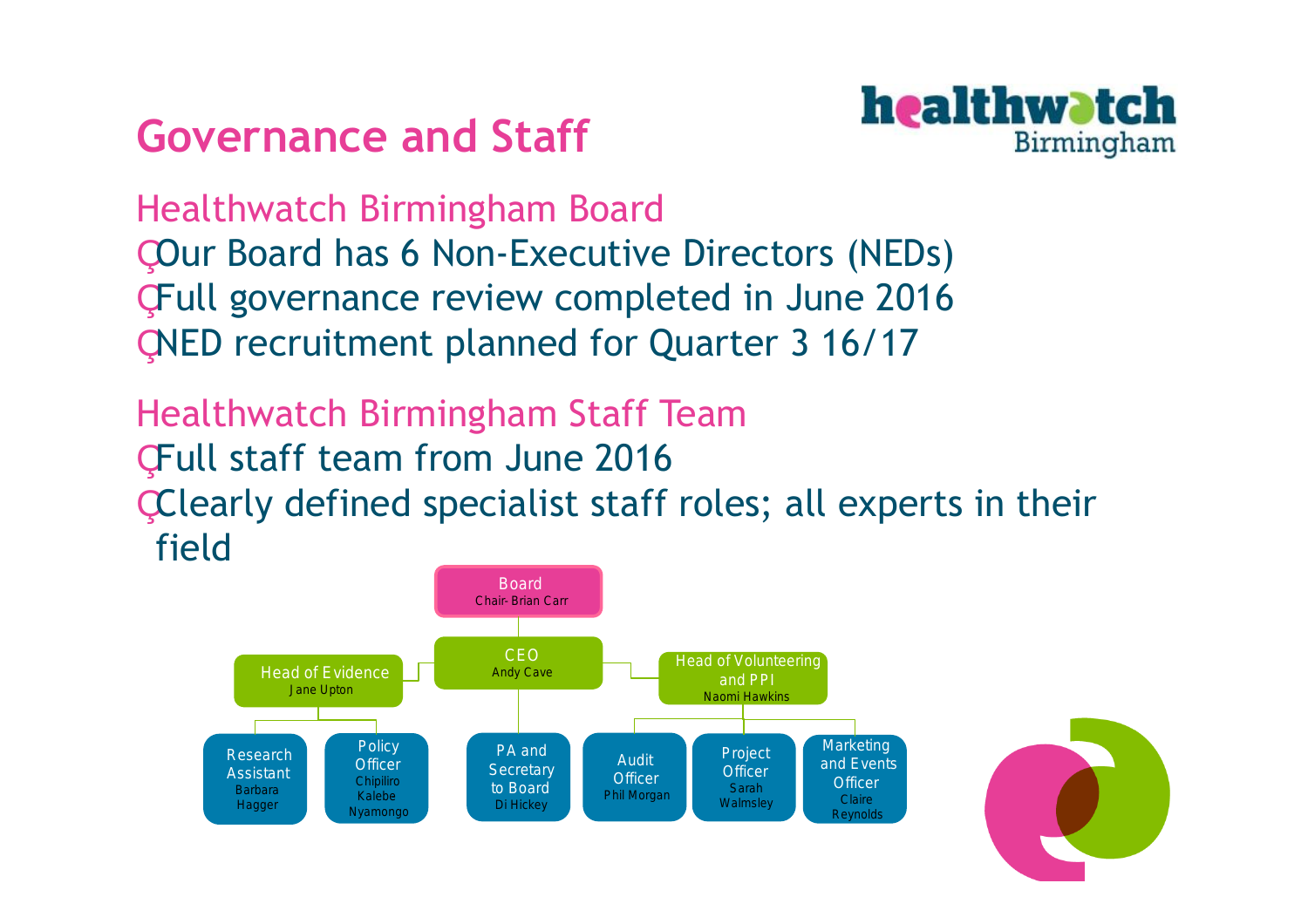# **Volunteers**

- Volunteers are central to our strategy and a crucial part of our growth as an organisation 29 active volunteers
- Quality assurance and volunteer development systems are in place – right volunteer at the right time with the right skills.
- Volunteer activity is aligned to our objectives around listening to people's experience
- Continually recruiting volunteers through: BVSC
	- Do-it volunteer recruitment website
	- Local universities and colleges
	- Directly with third sector organisations
	- NHS Jobs



healthwatch

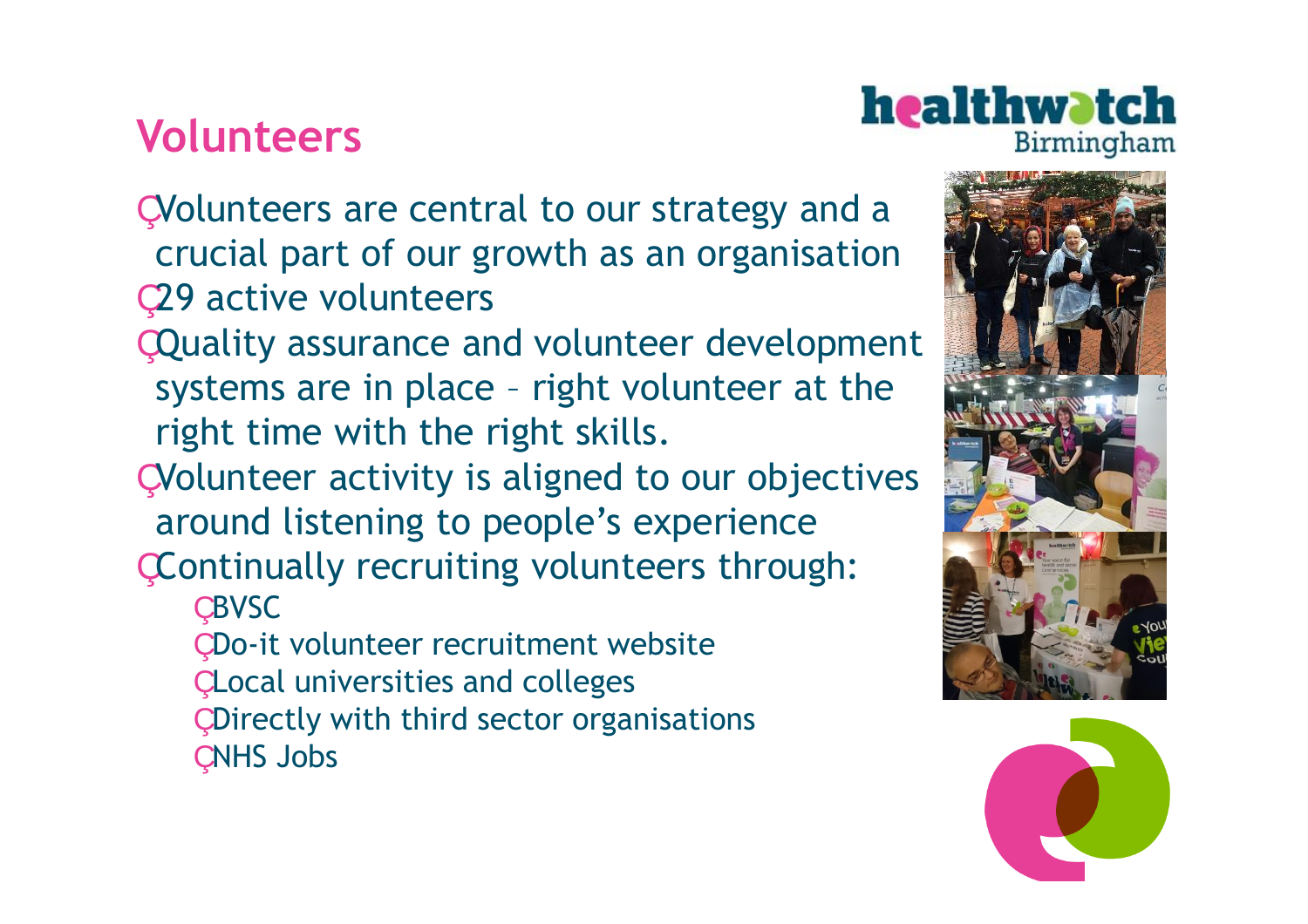## **How we listen**



Public, patient, service user and carer and experience is at the heart of everything we do. Birmingham We listen more and more by using our:

- Website
- Feedback Centre
- Feedback Centre Widget
- Social Media
- Information and Signposting Line
- Community Engagement



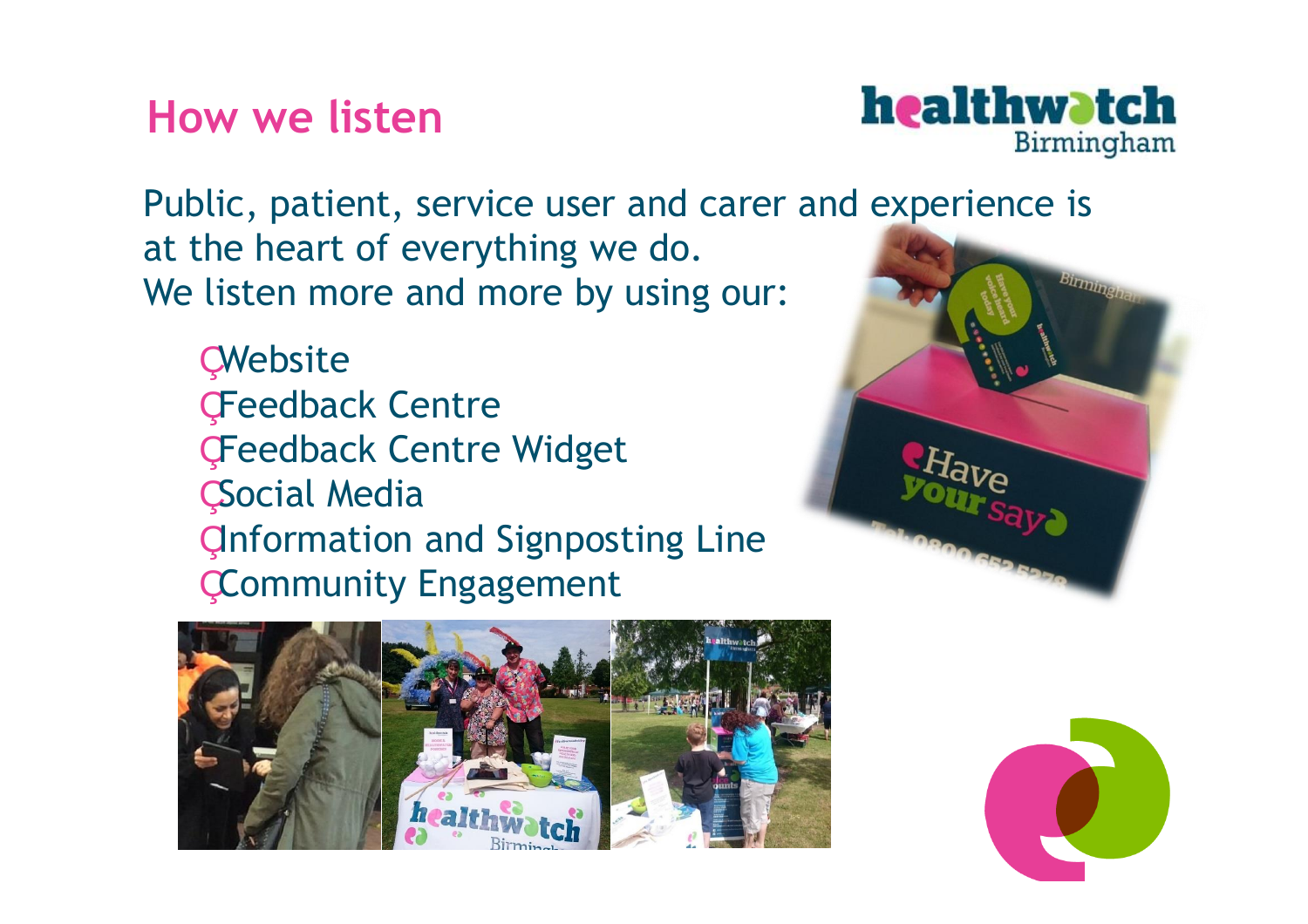# **How we listen - Engagement**

Proportionate Universalism

To ensure we hear from everyone, and in particular the groups most likely to experience health inequities, we monitor and identify gaps and target our engagement work accordingly.

In particular we are interested in:

- Diversity groups (seldom heard)
- Geographical spread (every district)
- Areas of deprivation



**Districts Covered:** Voices heard from all 10 **Districts** Community Engagement activity in 7/10 districts

**Focused collection through identified groups:** Young people Mental Health Asian Women Parents (Children under

**Areas of Deprivation:** Top 5 most deprived districts covered

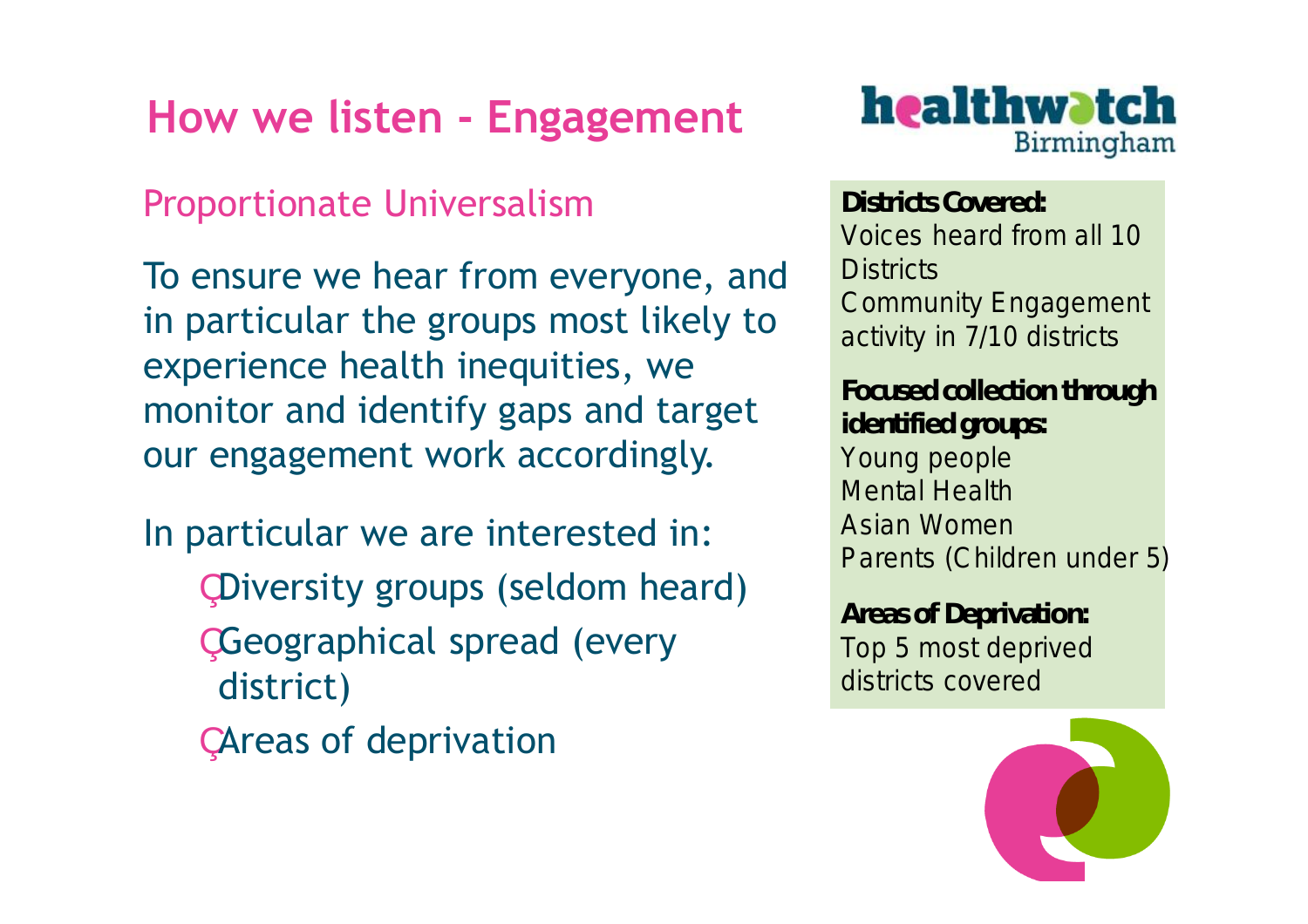# **How we listen - Engagement**

## Community Engagement

Between May – August 2016 there have been

- 11 Community Engagement Sessions across 7 districts of the city.
- Engaging a total of 685 individuals

## **Website**

On average we recieve around 5500 page views per month on our website.

## Social Media

We have a total of 3367 followers on Twitter

## E-Bulletin

Our stakeholder mailouts go out on average to 250 readers from across the Health and Social Care Sector.





**4 G D m** 

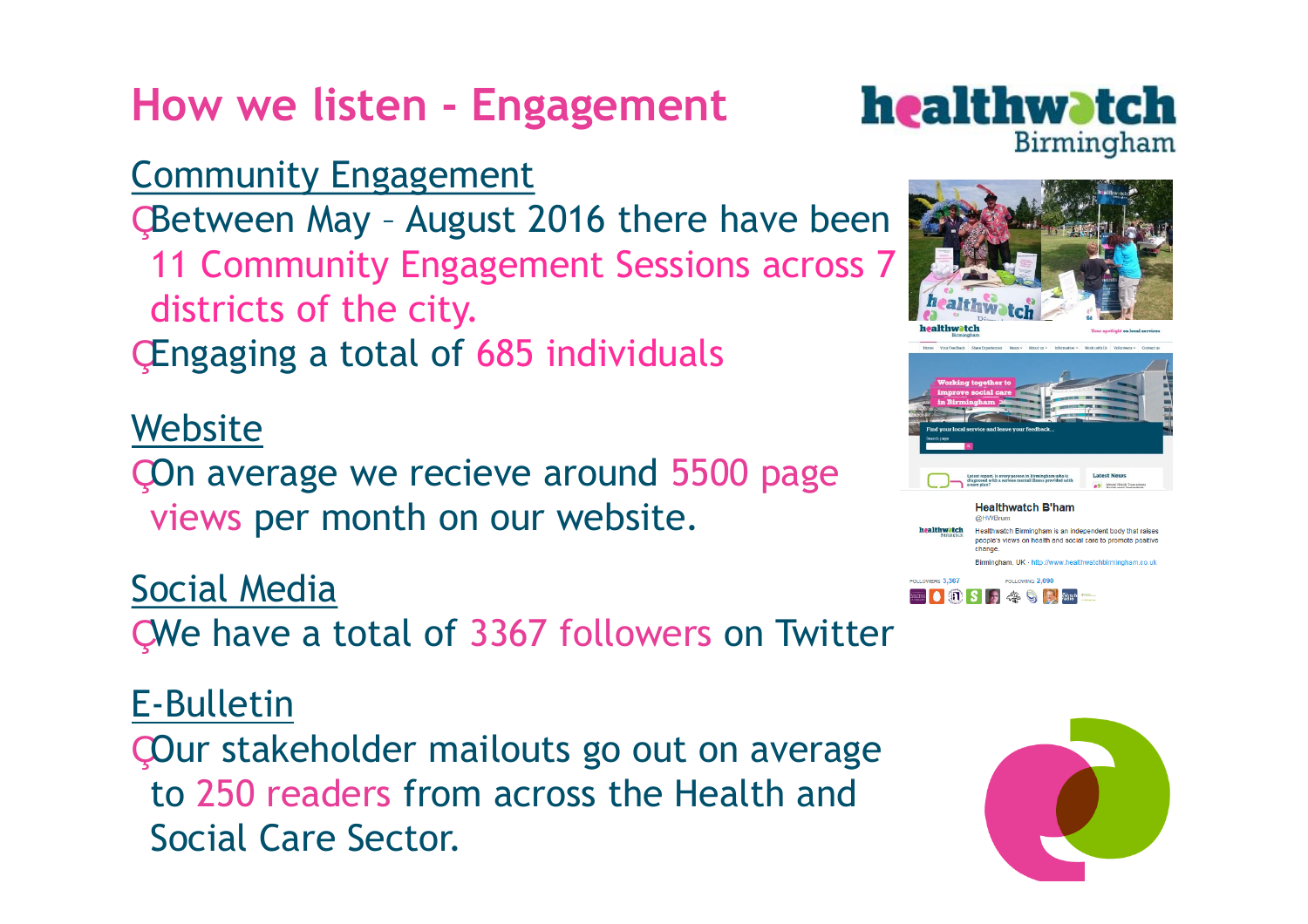# **Listening more and more**



From April – August 2016 we have seen a continuous growth in the number of people leaving feedback.

# **#Fe@dbackonFridOy**

In August we launched our #FeedbackonFriday campaign to encourage people to take 5 minutes to feedback about the services they have accessed.

#### **Total Number of Experiences Heard**



In September we launch our advertisment campaign on Birmingham buses.



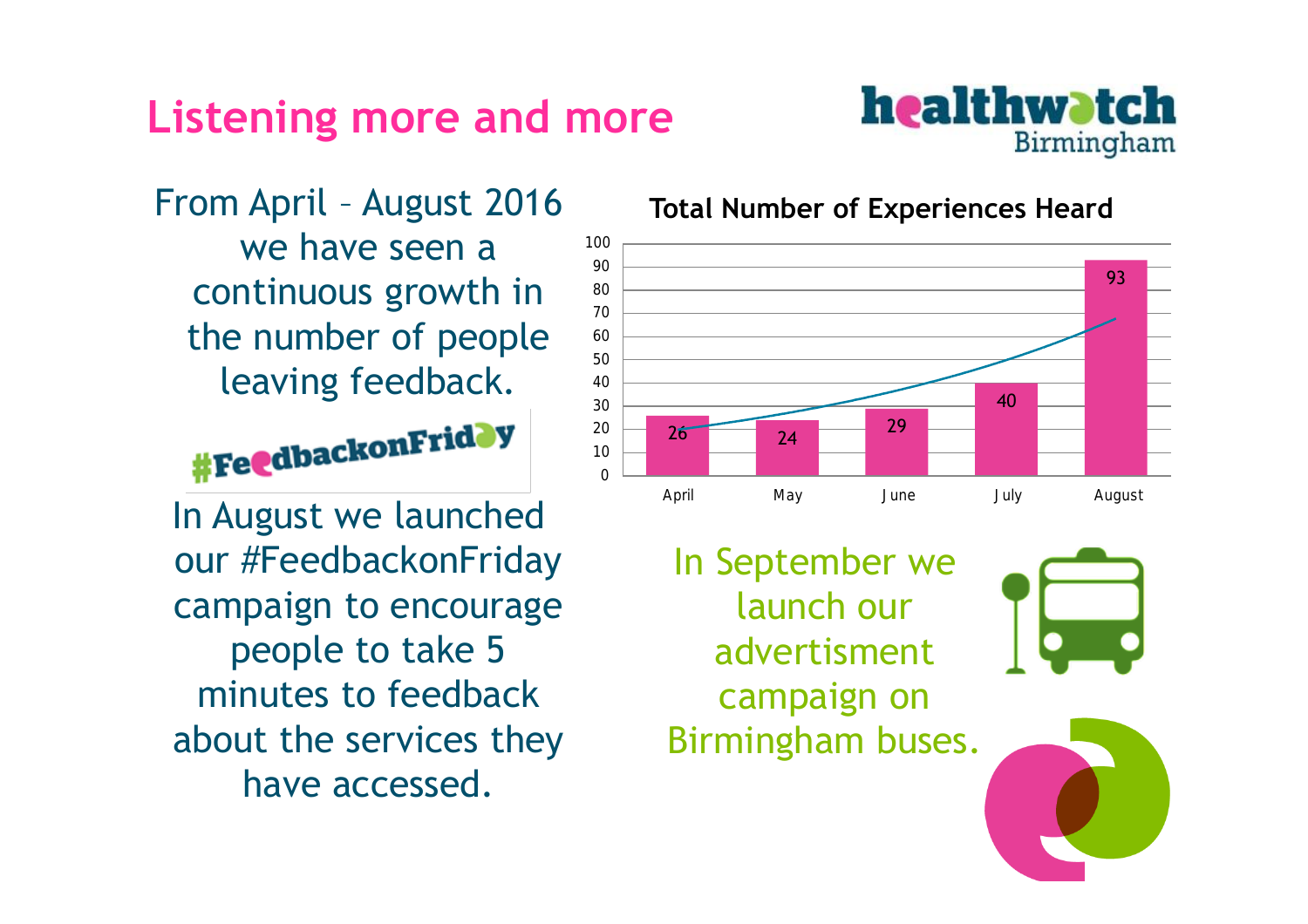# **What we have heard**



We listen to experience to identify shortcomings in care that could be a cause of inequity.

What we are hearing about services via our Information and Signposting Line:

Quality of Treatment – 35% Complaints Process – 28% Staff Attitude – 19% Access to Services – 17% Diagnosis – 16% Service Co-ordination – 11%



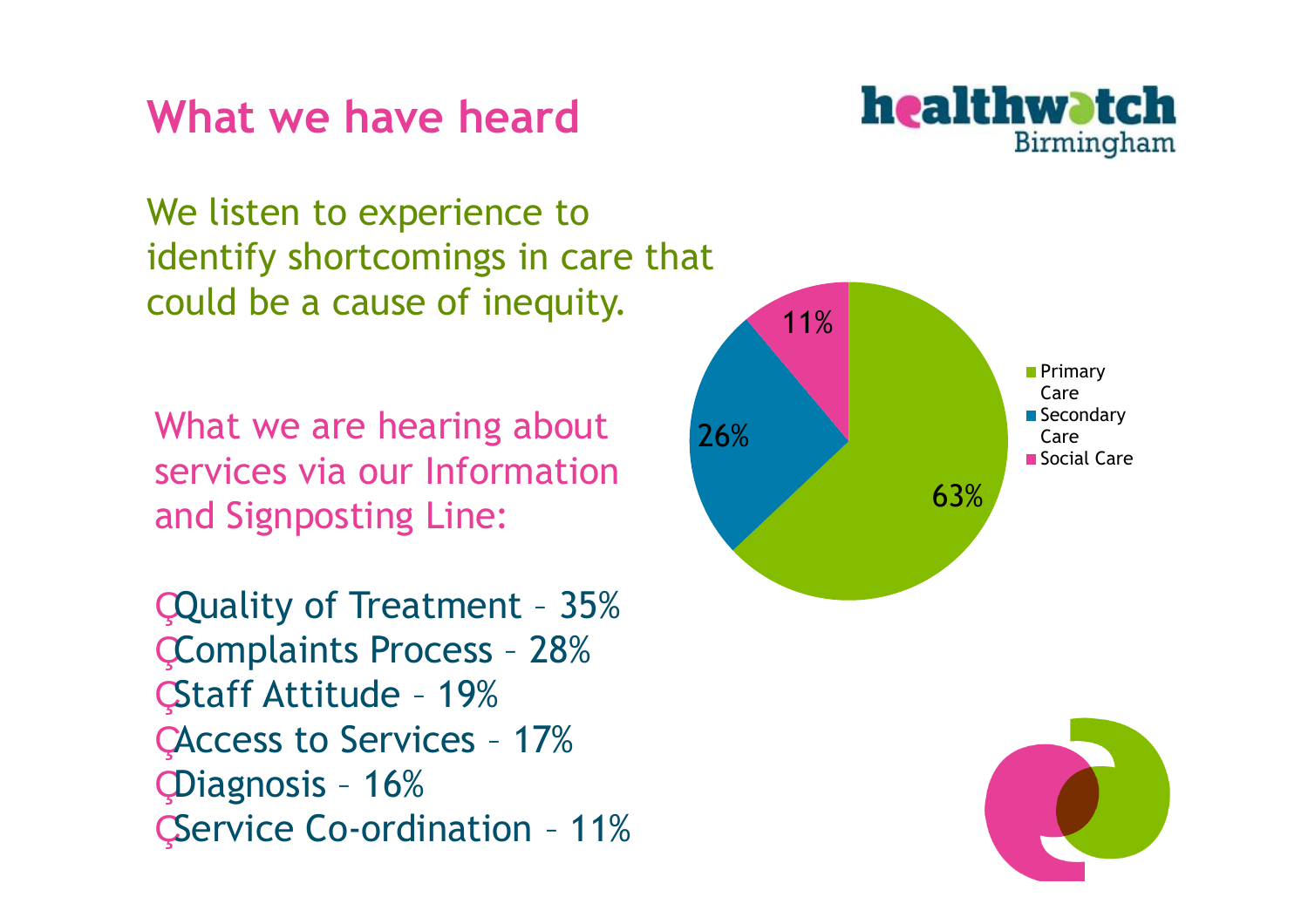## Your experiences of health and social care August 2016

What have people been telling us about their experiences, through our Feedback Centre?



www.healthwatchbirmingham.co.uk | 0800 652 5278

**Direct reporting of data to:** Commissioners and Providers Right to Respond – Feedback Centre Healthwatch England

CQC

Numerous boards and Meetings Consultations

**Birmingham**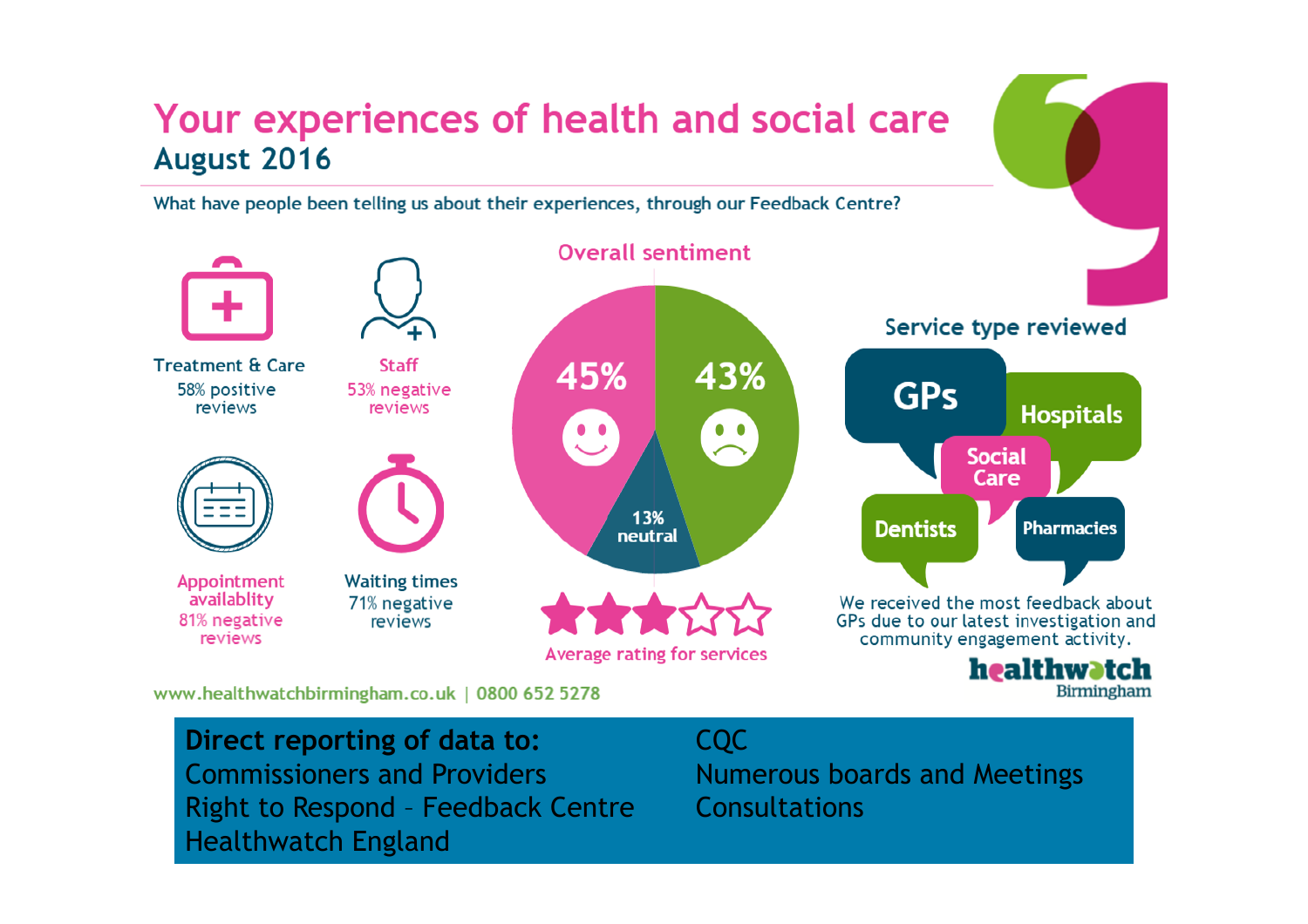# **How topics are prioritised by the public?**

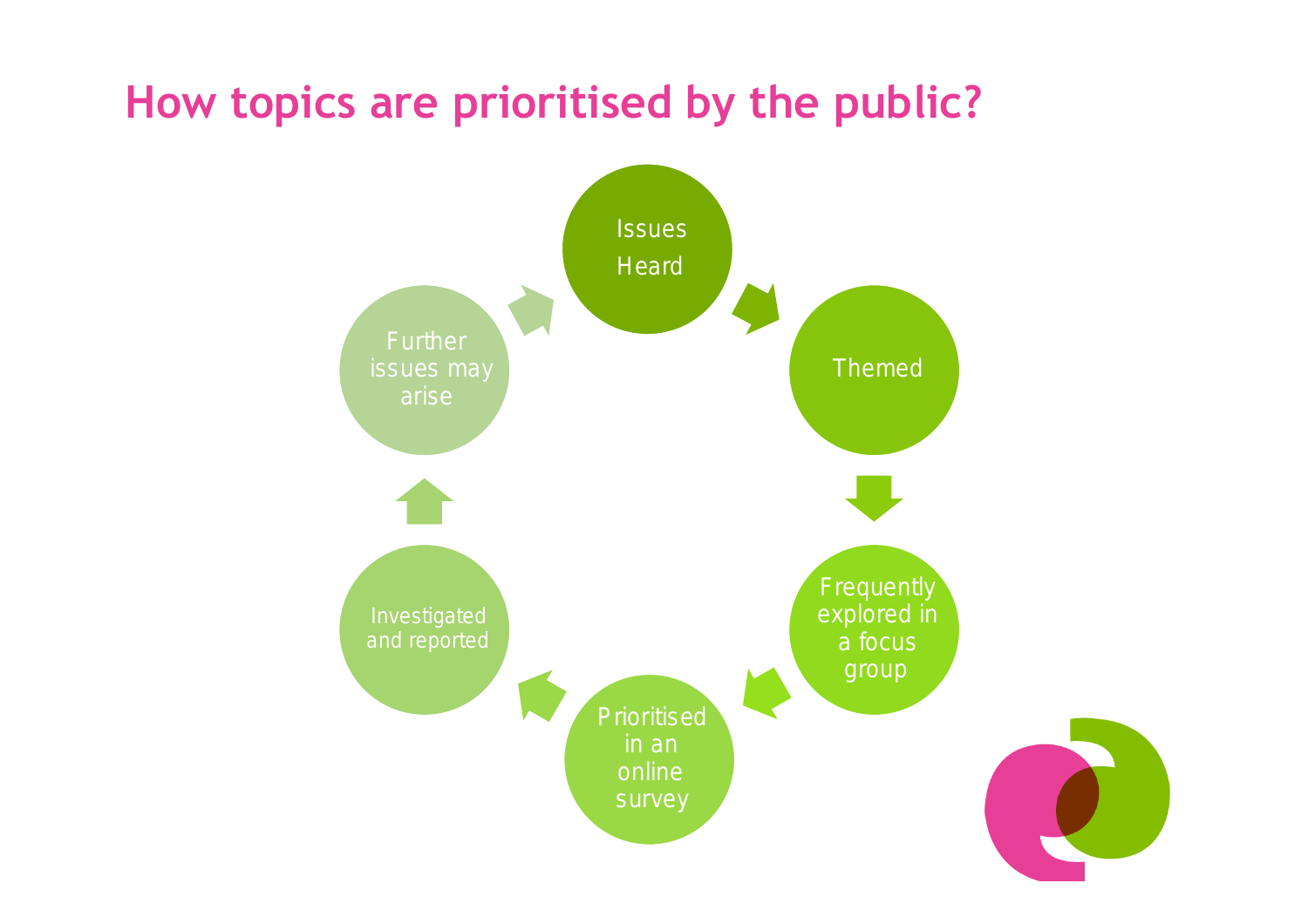## Healthwatch Birmingham Survey - what would you like us to investigate in Autumn 2016?

| Please select THREE topics that you feel need to be improved in the health and social care system in Birmingham.                                       |  |  |
|--------------------------------------------------------------------------------------------------------------------------------------------------------|--|--|
| The quality of communication between General Practitioners (your family doctor) and hospitals regarding patient's medical records                      |  |  |
| The quality of after care in audiology (hearing) departments                                                                                           |  |  |
| The ease of complaining to the Clinical Commissioning Groups (CCG) in Birmingham about health services they commission                                 |  |  |
| The ease of complaining to Birmingham City Council about social care providers they commission                                                         |  |  |
| The level of respect that some staff show people with learning disabilities who use the services provided by the Birmingham Community Healthcare Trust |  |  |
| The quality of involvement of patients and the public in consultations about proposed changes to chiropody and physiotherapy services                  |  |  |
| The quality of specialist treatment provided by district nurses to patients in the community                                                           |  |  |
| The quality of discharge following medical and surgical procedures received by patients in hospitals                                                   |  |  |
| The quality of care and attitude towards patients by dentists                                                                                          |  |  |
| Delays in MRI scans in hospitals                                                                                                                       |  |  |
| Patients rights to access and challenge what is written in their hospital medical records                                                              |  |  |
| Poor integration of care between service providers, patients, and family post-discharge, which may leave patients without support                      |  |  |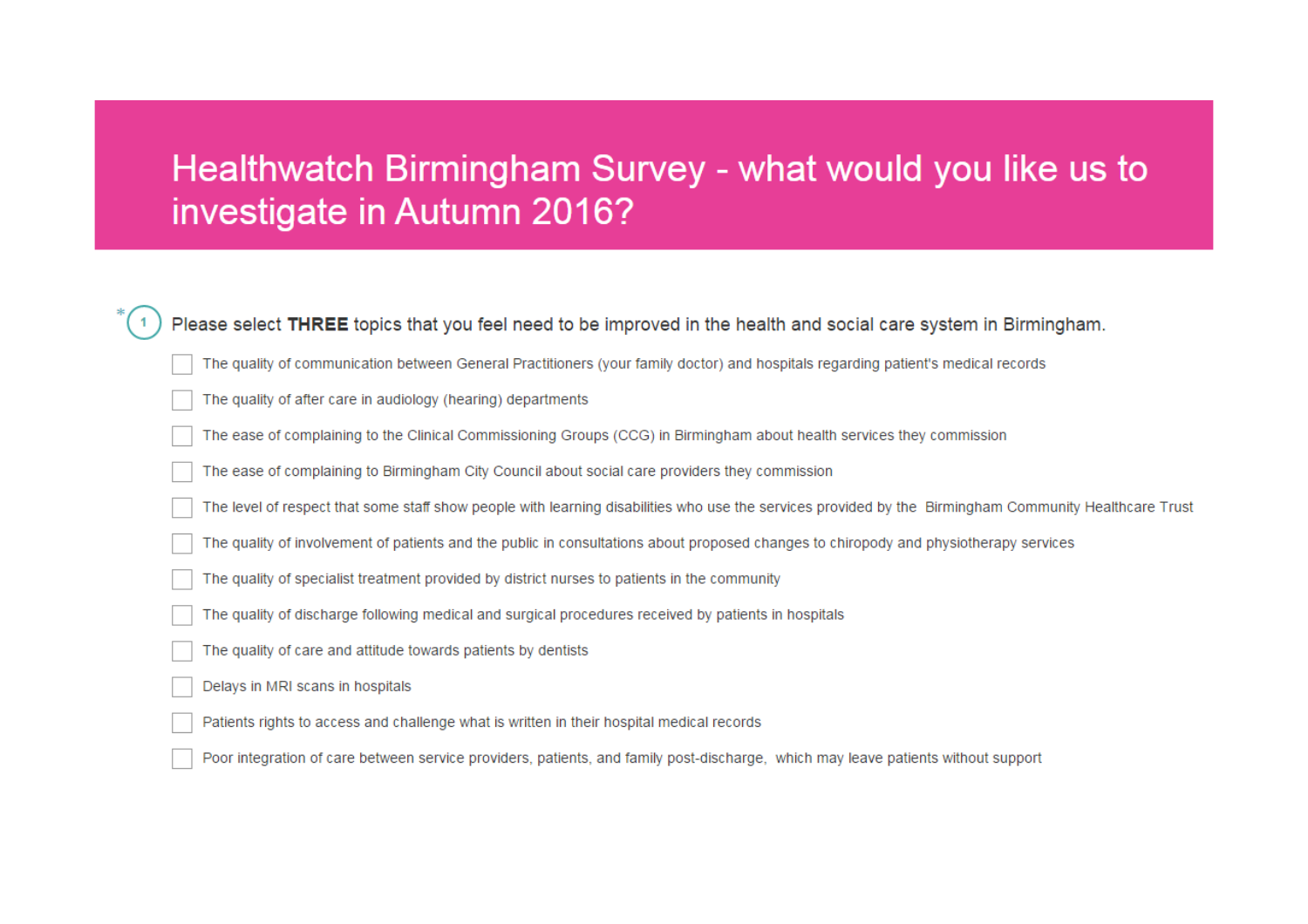# **How do we explore variation in quality of Health and Social Care services that may lead to health inequity?**

We identify the relevant local policy. For example the following is a section from one of our recent reports



What is the relevant local policy that guides whether care plans are provided to people with SMI under the care of BSMHFT?

The most recent publically available version of the Birmingham and Solihull Mental Health Foundation Trust's Care Management and CPA policy (March 2013) aims to provide effective care planning for ALL service users. $<sup>2</sup>$ </sup>

#### What does the policy say?

One of the stated principles of the policy is to ensure equitable and appropriate access to services, interventions and information through

**Health inequity refers to the** inegualities in health that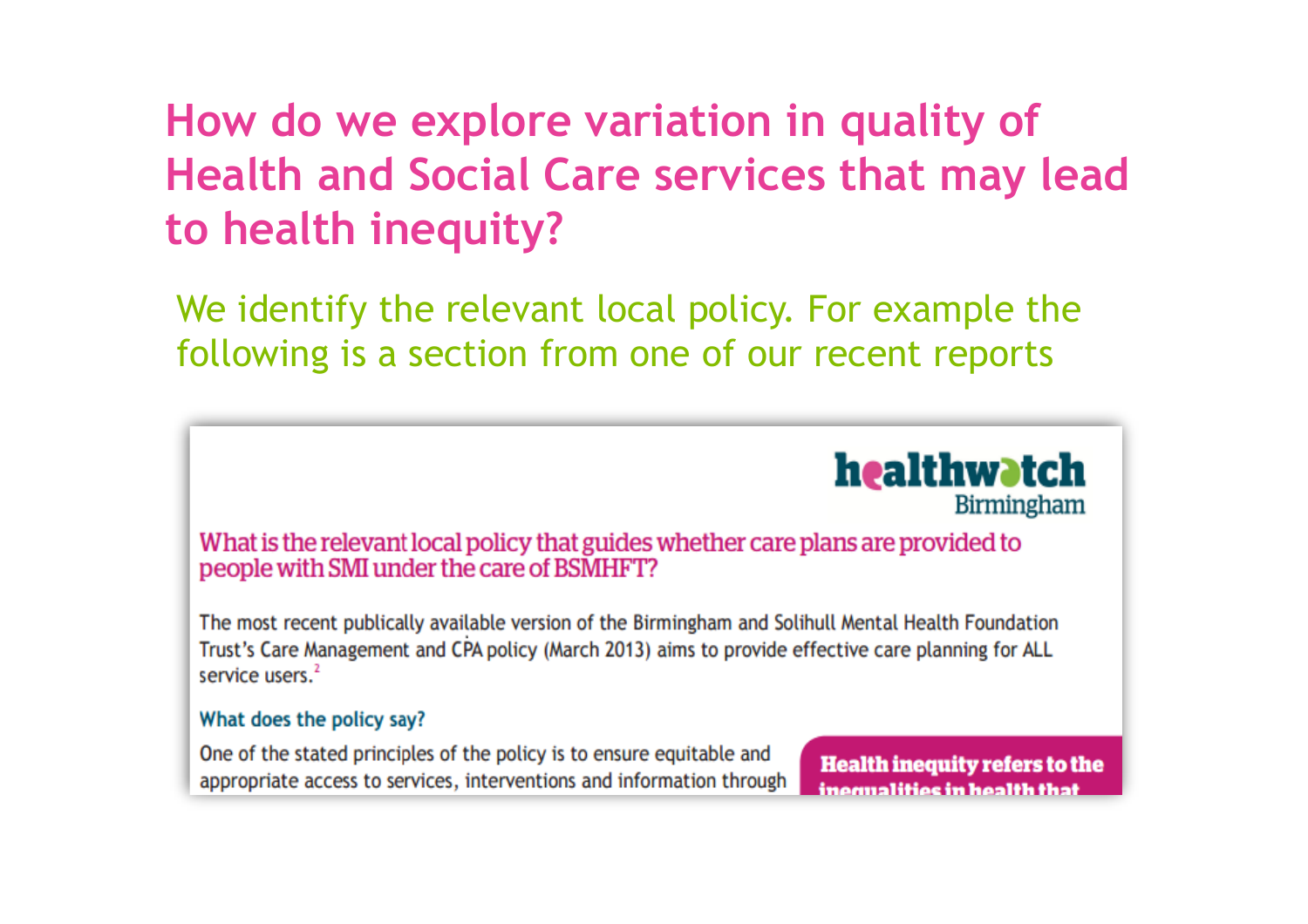**How do we explore variation in quality of Health and Social Care services that may lead to health inequity?**

We collect robust evidence



Young people & patient centred care in General Practices

• 304 young people interviewed about patient centred care

Care plan provision for people with serious mental illness

- Chief Executive of the local Mental Health NHS Trust interviewed & data obtained
- Commissioner at CCG interviewed & data obtained

GP emergency appointments

- 66 patients told us their experiences of trying to make an emergency appointment
- 56 GPs completed an online questionnaire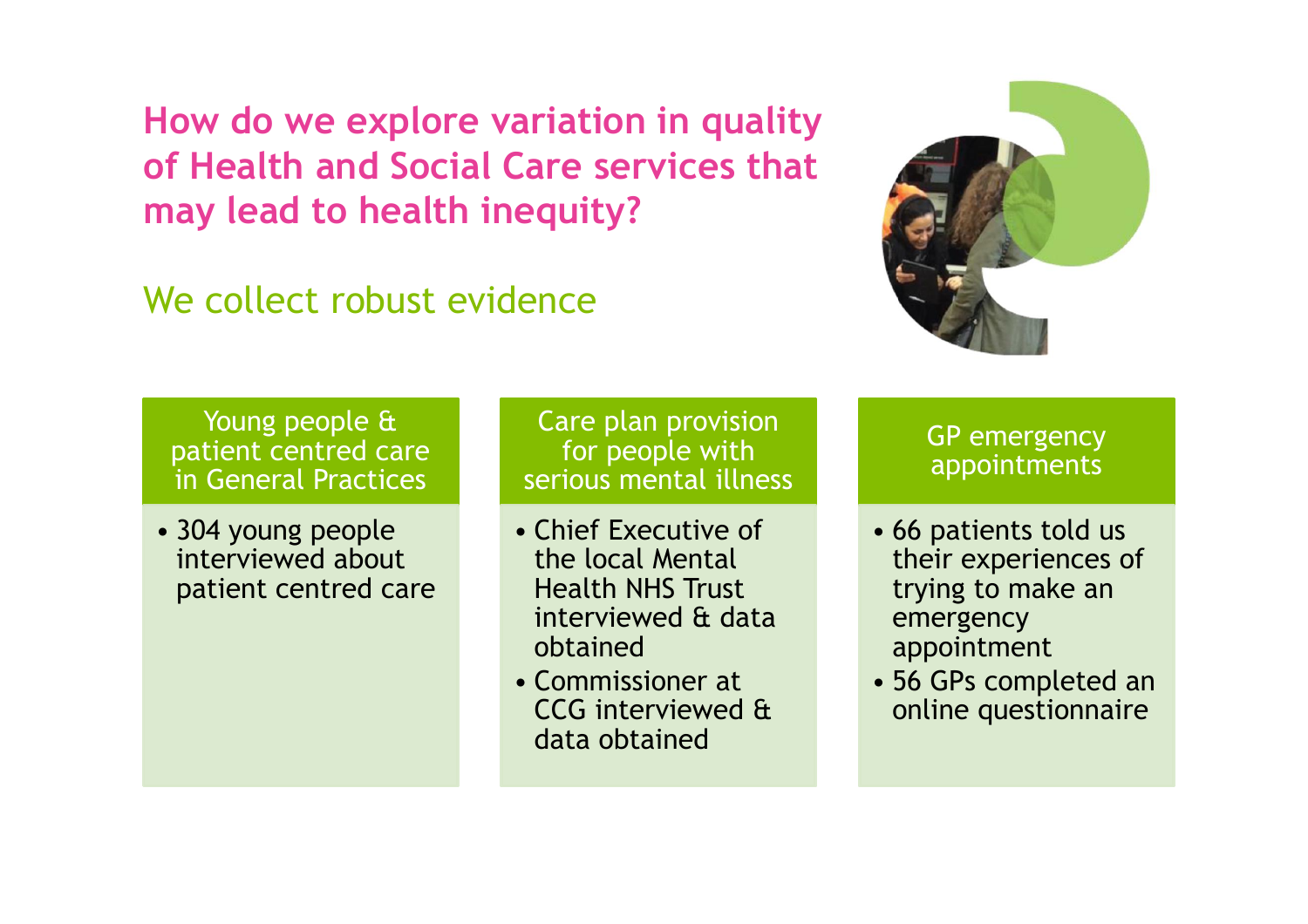## **We report our findings**

3. We highlight where the local policy has been implemented in such a way to lead to variation in services that may lead to health inequities. Examples:

Young people & patient centred care in General Practices

•e.g. The level of patient centred care is not consistent or good enough. 1:5 young people rate the level of patient centred care as either 'poor' or 'fair'.

Care plan provision for people with serious mental illness study

•e.g. Although all patients with a SMI and registered on the 'Care Plan Approach' at BSMHFT should have a care plan, 20% do not.

GP emergency appointments

•A draft report is currently being sent out to stakeholders. We therefore can not share the findings in this slide set as we take a 'no surprises' approach. The data describe variability in service provision and focus on particular population groups. that may be particularly affected by this issue.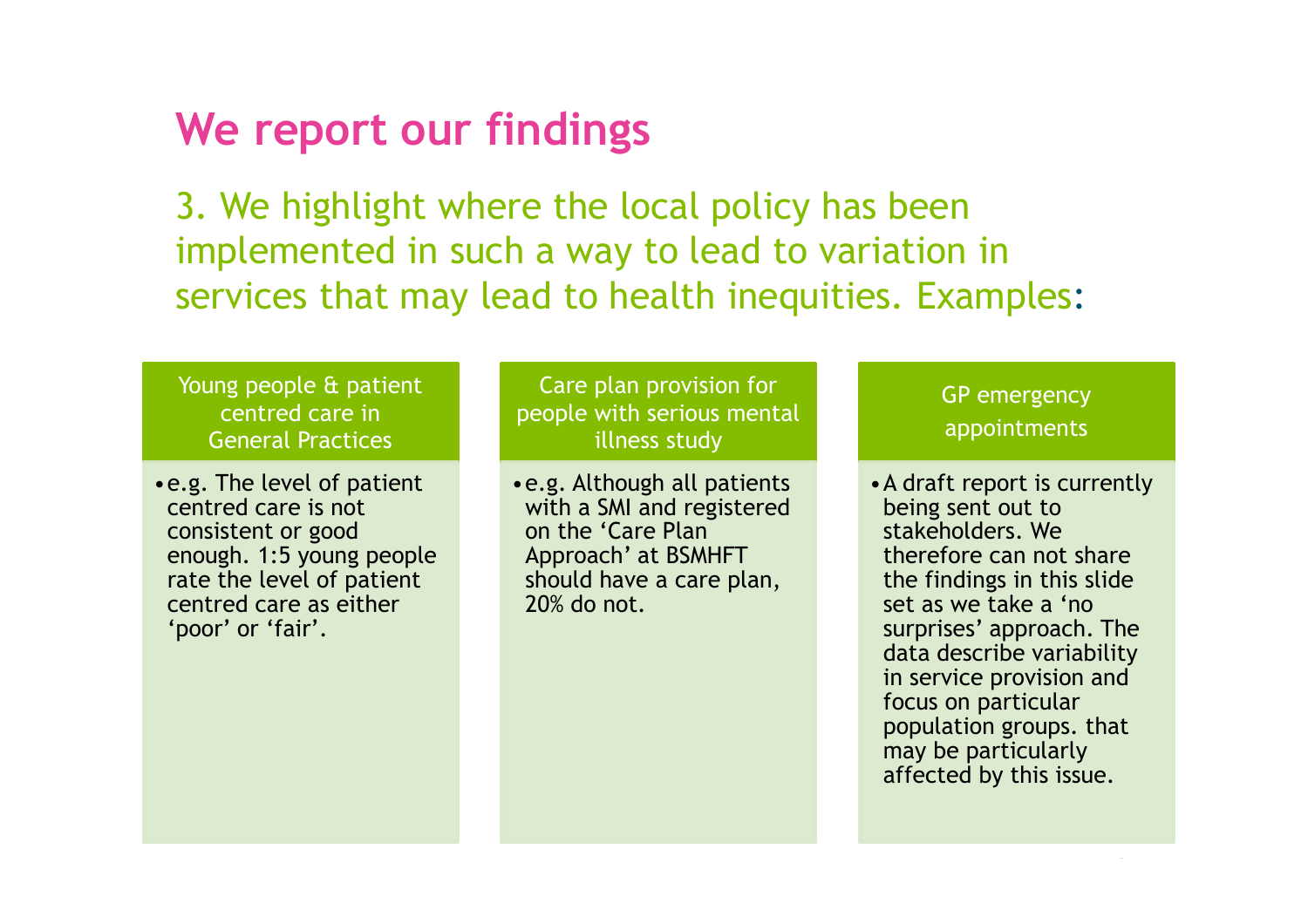# **We report our findings and hold to account**

- 1. We send a draft report to key stakeholders
- 2. We revise the report to include the actions providers and/or commissioners have said they will take as a result of the report.
- 3. The report is sent out widely: relevant Boards, Third Sector organisations, volunteers and stakeholders, and is available on our website.
- 4. If appropriate we will revisit the issue to follow up these actions.

**How is this report being used as a lever for positive change within Birmingham?** 

As a result of Healthwatch Birmingham's exploration of this topic, BSMHFT will put this report through their formal governance process and provide a work programme through either the Trust's Quality Committee or Full Trust Board. This will give a formal feedback loop.

We will follow up on the Trust's work programme, and report any changes in the proportion of people with SMI that have care plans. A follow-up report will be written in early 2017, and if no changes are found relevant regulatory bodies in Birmingham will be notified.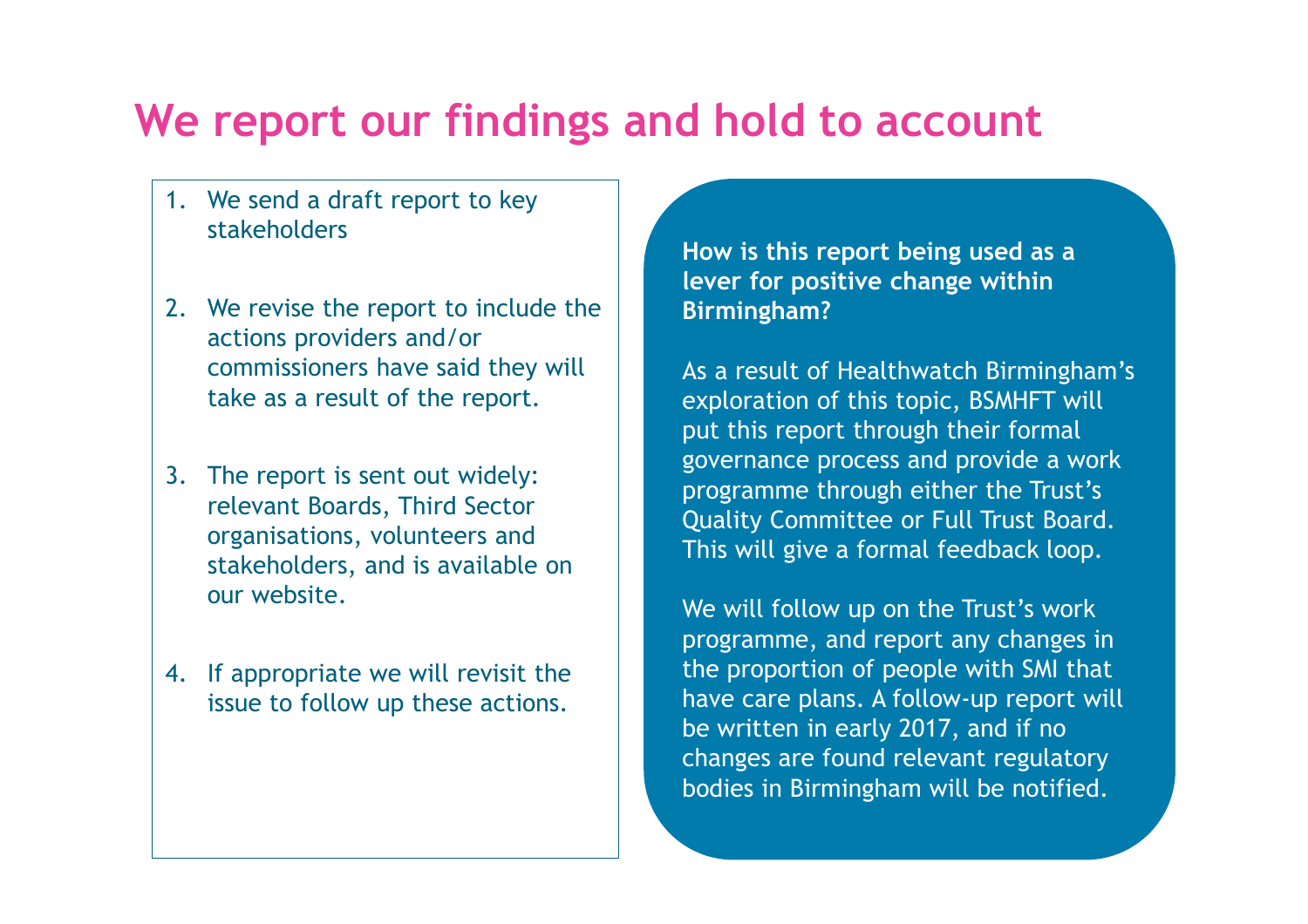# **Information and signposting**

### **Access Map**

Easy to navigate, self help section of the website directs individuals to where they can find the most up to date information.

## **Information and Signposting Line**







## **Signposting Audit**

We are interested in the level of service individuals receive through advocacy providers.

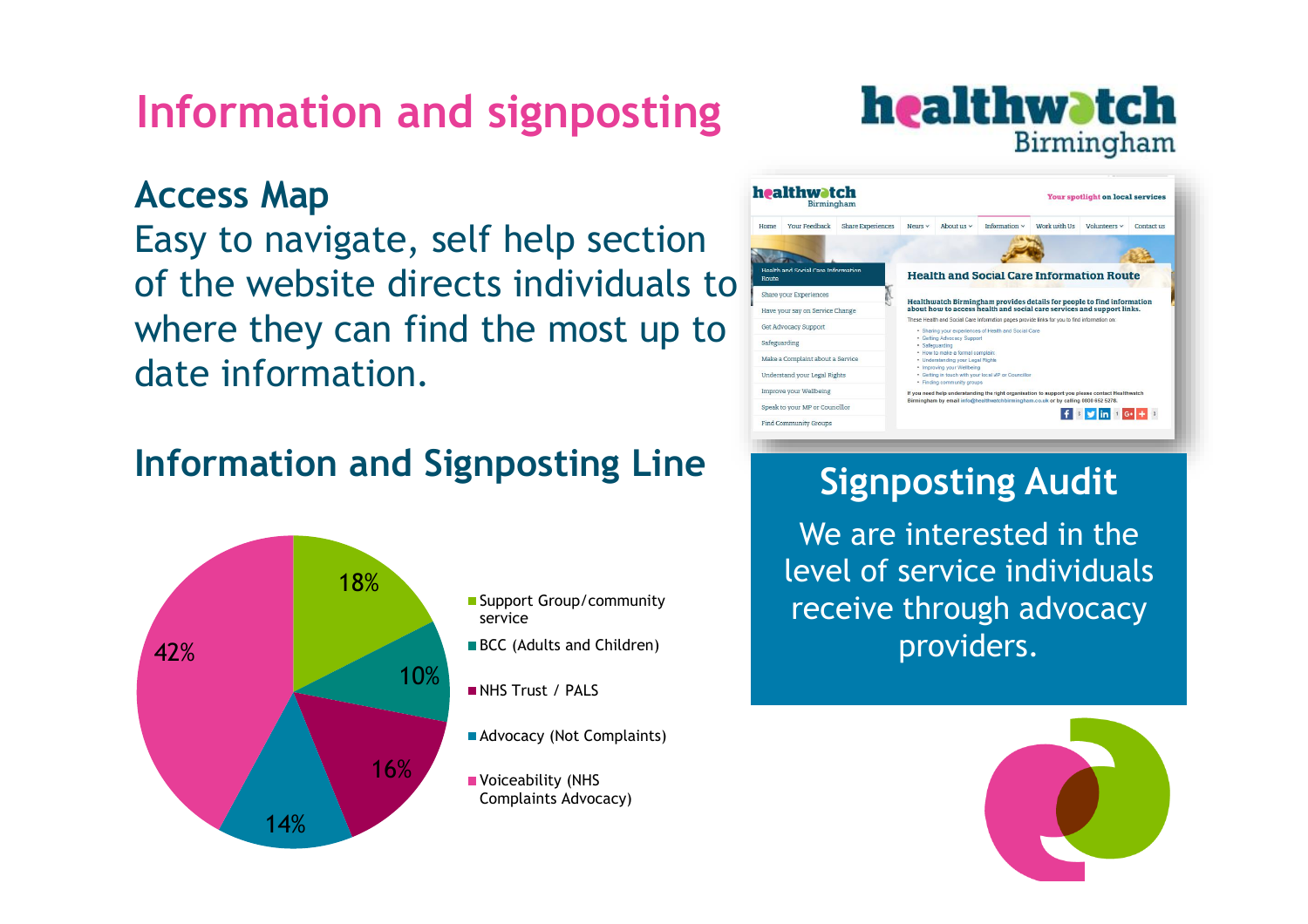# **Raising the level and quality of patient and public insight, experience and involvement.**

## **Healthwatch Birmingham's Quality Standard**

- "In the pilot phase of the Quality Standard: using patient and public insight, experience and involvement to reduce health inequality and to drive improvement.
- 14 West Midlands CCGs are completing a self-assessment against the objectives Quality Standard as part of the NHS England West Midlands CCG Assurance process.
- Later this year we are testing the Quality Standard with a large NHS Provider Trust, Social Care and a regulatory board in Birmingham.

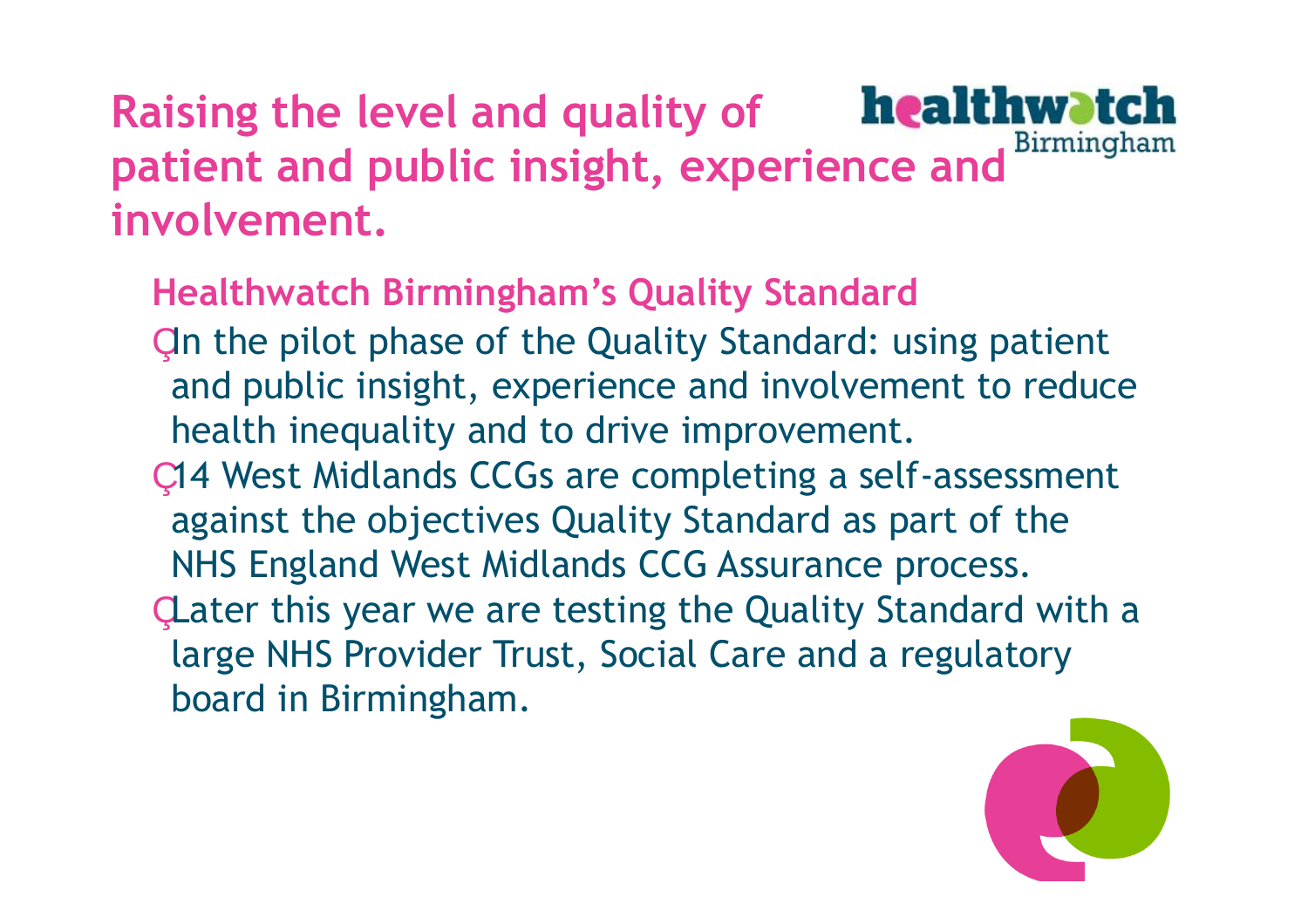**Our role on Boards and meetings**



Identify any potential health inequity

Challenge the quality and impact of PPI in making decisions and service change

## **Meetings Attended**

- West Midlands Quality Surveillance Group
- Birmingham Health and Wellbeing Board
- Healthwatch England Advisory Task and Finish Group
- Birmingham HOSC
- Joint HOSC Solihull / Sandwell
- Birmingham Adult Safeguarding Board

 Birmingham Children's Safeguarding Board

- BVSC Third Sector Assembly
- Primary Care Commissioning Committee S&WB CCG, BXC CCG, BSC CCG
- Birmingham Better Care Fund
- West Midlands Urgent Care Network

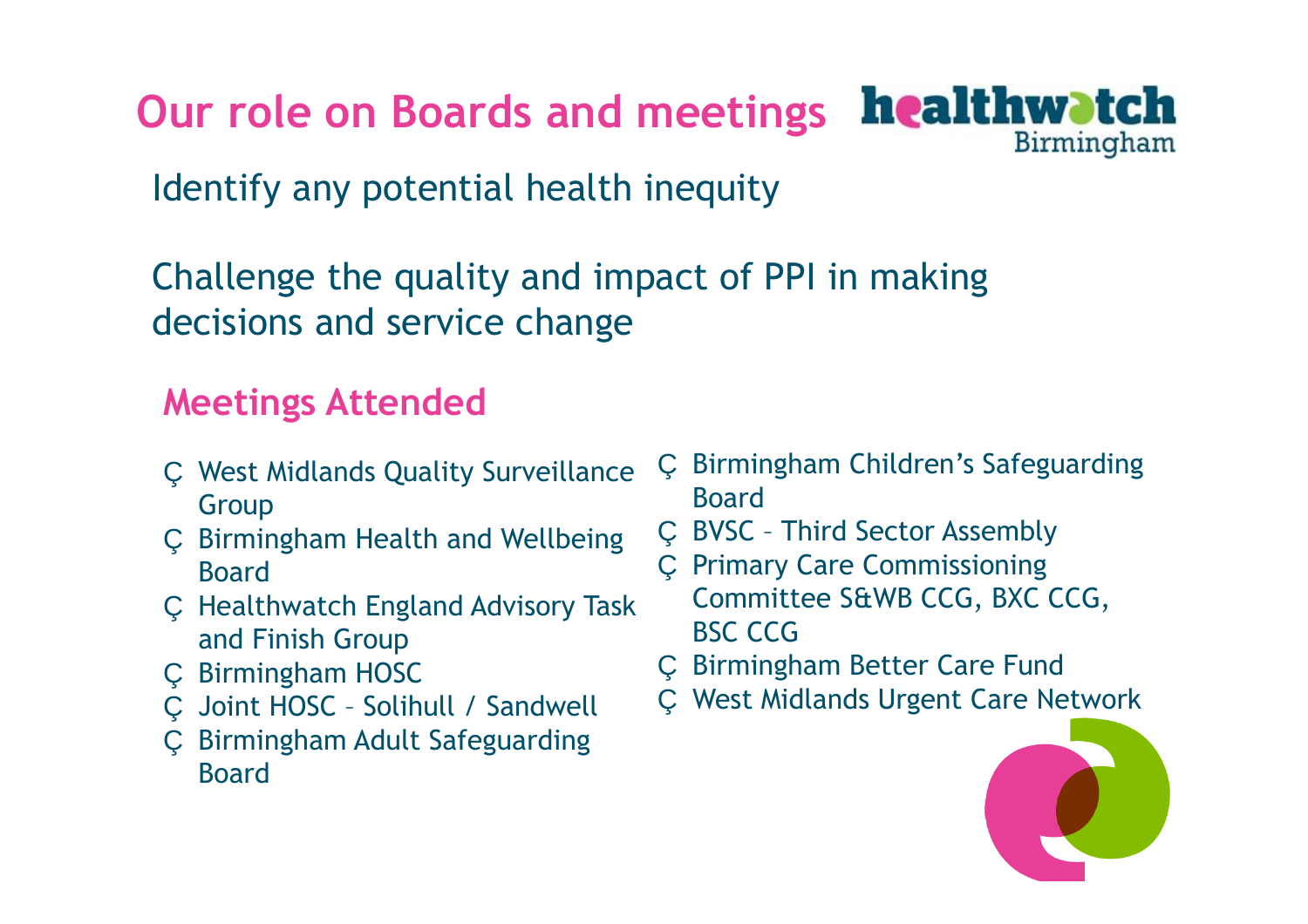# **What's next**



Hearing more and more Volunteering

"Increase the number of active volunteers in key listening roles, ensuring recruitment from across Birmingham populations.

Marketing

- Continue with our marketing plan to raise the profile of Healthwatch Birmingham and feedback routes including: Bus Campaign, #FeedbackonFriday, Hospital Radio.
- "Increase the number of providers with the Feedback Widget
- Community Engagement
- Continue to increase the number of engagement activities by targeting all 10 districts, areas of deprivation and key population groups.

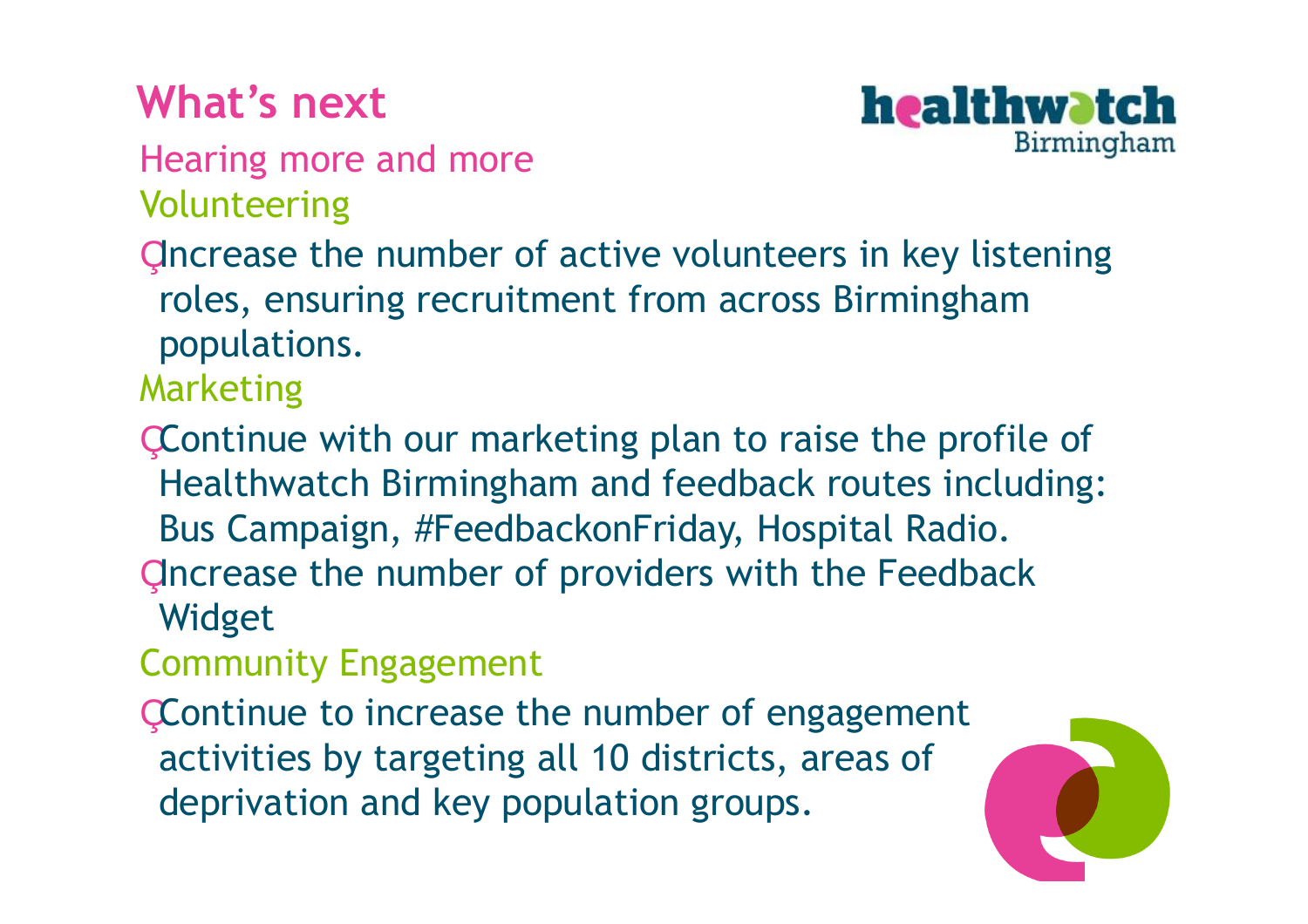# **What's next**



More impact leading to improved services Investigations

- Complete the current round of our Topic Identification Prioritisation System for investigation.
- Generate high quality reports to hold commissioners and decision makers to account for service improvement. Quality Standard
- Complete the testing of the Quality Standard with 14 CCGs, a NHS provider Trust and social care.
- Deliver a launch event of the Quality Standard in early 2017.
- Roll out a programme of self-assessment and audit.